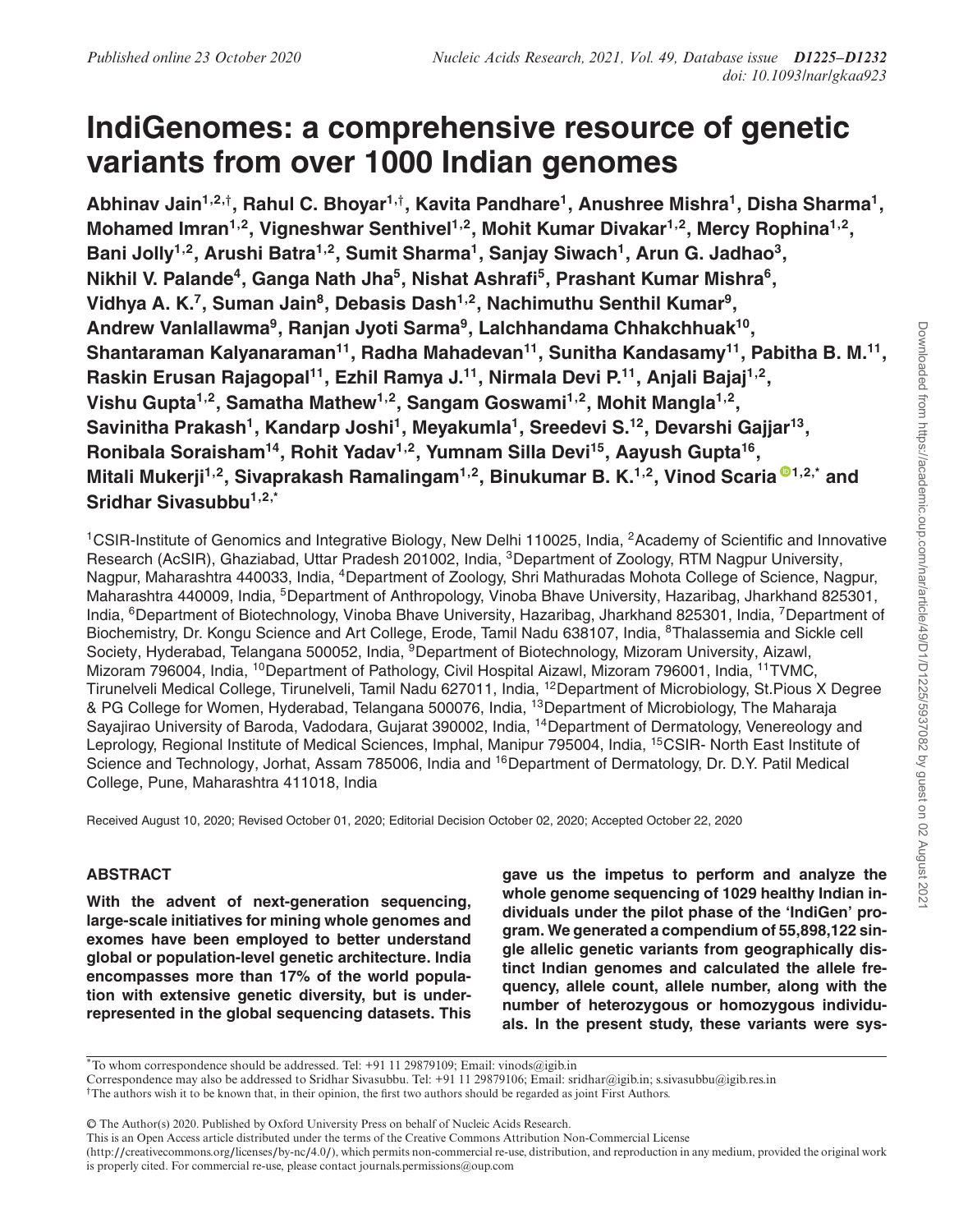**tematically annotated using publicly available population databases and can be accessed through a browsable online database named as 'IndiGenomes' http://clingen.igib.res.in/indigen/. The IndiGenomes database will help clinicians and researchers in exploring the genetic component underlying medical conditions. Till date, this is the most comprehensive genetic variant resource for the Indian population and is made freely available for academic utility. The resource has also been accessed extensively by the worldwide community since it's launch.**

#### **GRAPHICAL ABSTRACT**



#### **INTRODUCTION**

India is the second largest country in terms of population density with more than 1.3 billion individuals encompassing 17% of the world population. The country is very diverse with more than 4500 anthropologically distinct populations (1). These populations have been segregated on the bases of caste, tribe and religious groups that differ in terms of cultural practices, geographical locations, climatic conditions, physical features, marriage practices, linguistics, as well as their genetic architecture  $(1,2)$ . India is also considered as one of the major southern coastal routes for human migration out of Africa, and in the recent past was witness to multiple waves of migrations and invasions. These resulted in the enrichment of the genetic diversity of the Indian subcontinent (3). Despite having this rich genetic diversity, India has been under-represented in global genome studies (4). Furthermore, the population in India is also stratified into multiple large endogamous groups and is also characterized by consanguineous marriages. This has resulted in high prevalence of recessive alleles in the Indian population. In the absence of large-scale whole genome studies from India, these sub-population-specific genetic variants are also not adequately captured and catalogued in global medical literature (5).

Over the past decade, the advent of next generation sequencing and its increasing affordability has revolutionized the understanding of the genetic architecture of various populations across the globe  $(6-12)$ . In this effort, multiple global population datasets including the 1000 genome project (7), ExAC (13), ESP6500 (https://evs.gs.washington. edu/EVS/) and gnomAD (14) have generated reference and patient genome datasets from populations across the continents. Although these datasets include the genomes from

Indian individuals, the number is relatively small to represent the genetic diversity and heterogeneity of the Indian population (4,15). Apart from the global datasets, few Asian and Indian population specific studies have been conducted to understand the genetic architecture in this part of the world. The Indian Genome Variation (IGV) consortium study used SNP- based genotyping of 900 genes from over 1800 individuals across 55 sub-populations to underscore the heterogeneity of the Indian population (16). This study led to the discovery of unique founder mutations in the Indian subcontinent and better understanding of specific genetic markers establishing distinct genotypephenotype correlations. Recently, the GenomeAsia100K study addressed a wide range of questions focusing on specific Asian population groups (17). This project included 598 samples from India, primarily tribal groups and specific castes majorly from the southern part of India. India being a country of more than one billion people, these datasets only represent a fraction of the genetic diversity. The sampling for genetic/ genomic studies from India needs to be performed extensively focusing on cultural, ethnic and geographical diversity. Population specific genome sequencing of Indian individuals can help in characterizing variants or polymorphisms associated with diseases, improving precision medicine outcomes, building population specific reference genome datasets, efficiently imputing genotype data and can be used for phasing and haplotype predictions (18– 23).

In order to better understand the genetic architecture of Indian population, whole-genome sequencing of 1029 healthy Indian individuals was performed under the 'IndiGen' program as a pilot exercise. Using these genomes, we have built one of the largest and well-annotated Indian population variant databases called IndiGenomes. The database contains information on variant allele frequency, allele number, allele count, number of heterozygous and homozygous individuals recorded in this study. This will help clinicians and researchers in querying variants for various medical applications and will enable them to differentiate the pathogenic variants from the benign ones in the context of Indian population. The IndiGenomes database is publicly available at the URL http://clingen.igib.res.in/indigen/.

#### **MATERIALS AND METHODS**

#### **Participant selection**

A total of 1029 self-declared healthy individuals were selected from a pool of volunteers. The volunteers were selected to represent the different states in India and their ancestries were also mapped to the geographical locations. Out of 1029 participants, 495 were males and 534 were females with mean age of 41.35 and 32.96 years respectively. The information regarding the number of participants selected from each state of India is tabulated in Supplementary Data 1. We have also marked on a map of India the geographical location of the sampled individuals (Supplementary Data 2). This study was approved by the Institutional Human Ethics Committee (IHEC) of CSIR-Institute of Genomics and Integrative Biology. The participants were explained about the informed consent process as per the approved IHEC guidelines.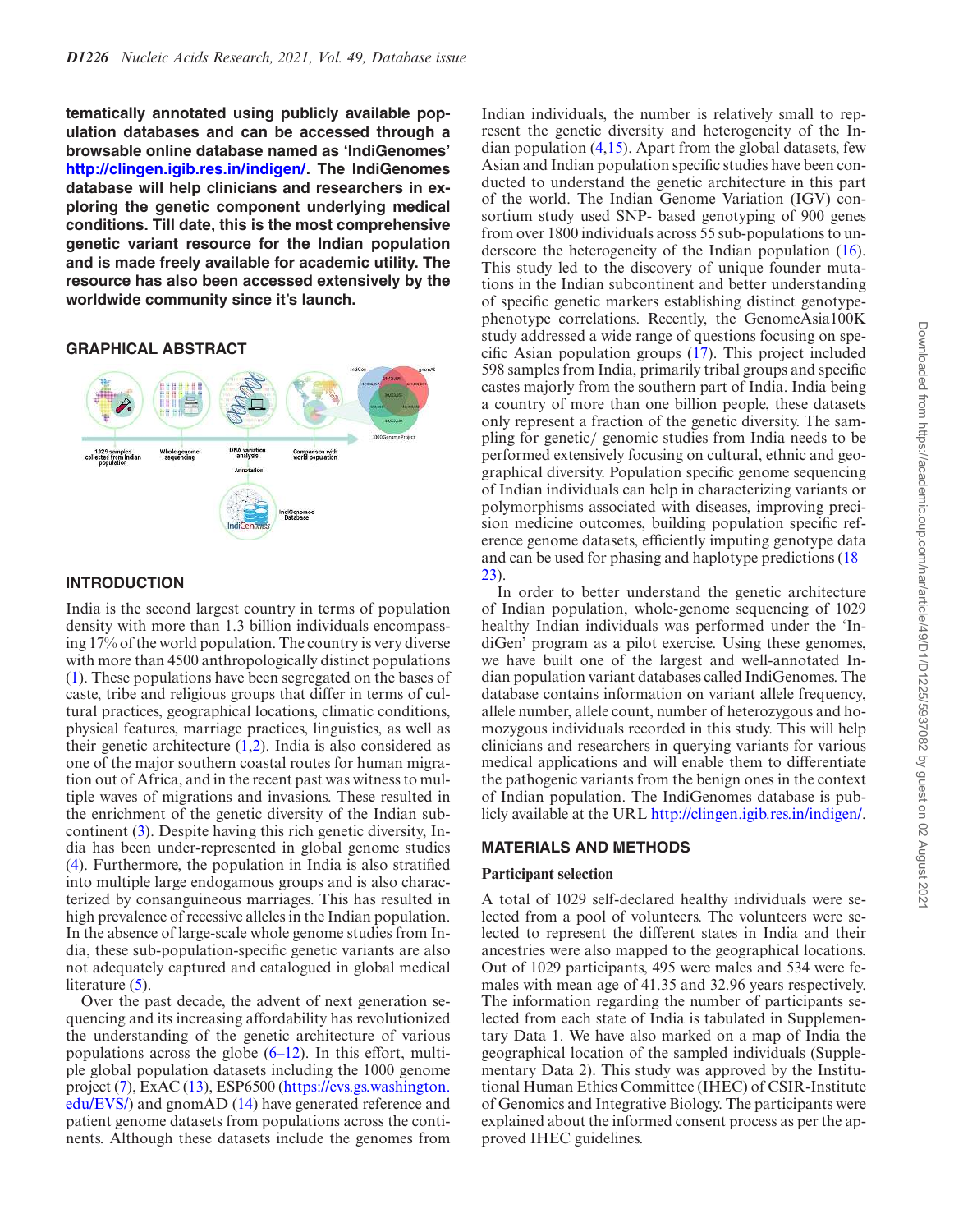After informed consent, 5 ml of blood was collected from each volunteer using venipuncture and genomic DNA was extracted using the salting out method (24). Whole-genome libraries were prepared using TruSeq DNA PCR free library preparation kit as per manufacturer's instructions (Illumina Inc. San Diego, CA, USA, Cat. no. FC-121- 9006DOC). Following the library preparation, sequencing was performed on Illumina NovaSeq 6000 platform (Illumina Inc. San Diego, CA, USA) and data was generated as  $150 \times 2$  bp paired-end reads. Alignment, post-processing and default quality filtered variant calling was performed on the Illumina DRAGEN v3.4 Bio-IT platform (Illumina Inc. San Diego, CA, USA) using GRCh38 as a human reference genome. The 'Dynamic Read Analysis for GENomics' (DRAGEN) pipeline functions on massively parallel highly reconfigurable field-programmable gate array (FPGA) logic that maximizes the speed without compromising the quality of the data  $(25)$ . The joint variant calling was performed using Sentieon that mirrors the tools and protocol of GATK gold standard with a highly optimized back-end, which makes it faster with identical accuracy (26–28). Sentieon calculates the allele frequency, allele count and allele number for the variants while performing joint calling. Further analysis was carried out only on single allelic variants. We calculated the number of heterozygous and homozygous individuals in the joint variant call format file using bespoke shell script.

#### **Annotation of variants**

The variants were systematically annotated using AN-NOVAR (v.2018-04-16) (29), which comprises of annotations from multiple databases such as RefGene (30), db-SNP (31), dbNSFP35a (32) and various global population databases (7,14,17). RefGene database contains a curated and non-redundant sequence of genomes, transcripts and proteins of 3774 organisms. This database was employed for annotating location of variants in the genome (30). dbSNP (avsnp150) serves as the largest repository for human genomic variations and was used to provide a unique identifier to the variants (31). In order to interpret the functional effect of the variants, dbNSFP35a database was used. It comprises of multiple variant pathogenicity prediction tools such as SIFT, Polyphen, LRT, MutationTaster, PROVEAN, MutationAccessor, FATHMM, RadialSVM, CADD, DANN and phylop among others (32). Allele frequencies of the variants were fetched from global population databases such as Genome Aggregation Database (gnomAD v3; repository of 71,702 whole genome sequenced individuals from eight populations) (14), 1000 Genome project (1000g2015aug all; catalogue of 2504 whole genome sequence data of healthy individuals from five super populations including 26 subpopulations) (7), ESP6500 (esp6500siv2 all; comprising of 6503 whole exome data from 2203 African-American and 4300 European-American individuals), ExAC (exac03; exome data of 60 706 unrelated individuals from five ancestries) (33), and the Greater Middle East (GME) Variome Project (includes high-quality exome data of 1,111 unrelated individuals from

six different regions)  $(11)$ . To understand the clinical significance of the variants in Indian population, ClinVar, the repository of clinically interpreted human genetic variants, was used to identify variants known in disease contexts  $(34)$ .

#### **Comparison with the global datasets**

The compendium of variants in IndiGenomes database was overlapped with the global population datasets to identify the common and unique variants. The publicly available VCF files without genotype information were downloaded from gnomAD v3 and 1000g2015aug all followed by matching of the genomic location, reference, and alternate alleles of the variants using a bespoke shell script.

#### **Database and web server**

A web-based search tool was integrated with the IndiGenomes database to allow the users to easily explore the genes and variants found in the Indian population. The database was converted into JavaScript Object Notation (JSON). All variants were stored into MongoDB v3.4.10 and the server was hosted using Apache HTTP server. Access to the data was provided through a web interface running on the Apache HTTP server and PHP 7.0. MongoDB v3.4.10 was used to keep track of data processing and database through the web interface. The search query was optimized using indexing in MongoDB, with most search terms, including gene names, variant and dbSNP ID populating the search bar. Optimization of the search query in MongoDB allows faster loading. The web interface was coded in HTML5, CSS3, Bootstrap version 4.0 (Material Design) and AngularJS. Bootstrap is the world's most popular framework for building responsive, mobile-first sites that enable database web-based system optimizations feasible for mobile browsing. The web-based system is fully responsive and compatible with all devices like desktops, tablets and smartphones. The back-end of the database was constructed using PHP 7.0. AngularJS gives users a rich and responsive experience. AngularJS and PHP 7.0 scripts were used to retrieve and bind the data from the database.

#### **RESULTS**

#### **Genome sequencing, analysis and genetic variant classification**

Whole genome sequencing was undertaken for 1029 selfdeclared healthy individuals with an average genome coverage of ∼30×. Analysis of the sequenced genomes led to the identification of 55,898,122 single allelic genetic variants that mapped to the human reference genome GRCh38. The genetic variants were annotated using ANNOVAR, which provides genomic location and functionality based on the RefGene database (30). In context of the genomic location, 3,952,209 variants (7.07%) mapped to exonic and ncRNA exonic region, 31,134,798 variants (55.69%) mapped to intergenic region, 19,455,670 variants (34.80%) mapped to intronic region and 4,147 variants (0.007%) mapped to splicing region in the genome. The remaining 1,351 298 variants (2.41%) mapped to the untranslated region (UTR), downstream, upstream and undetermined regions in the genome.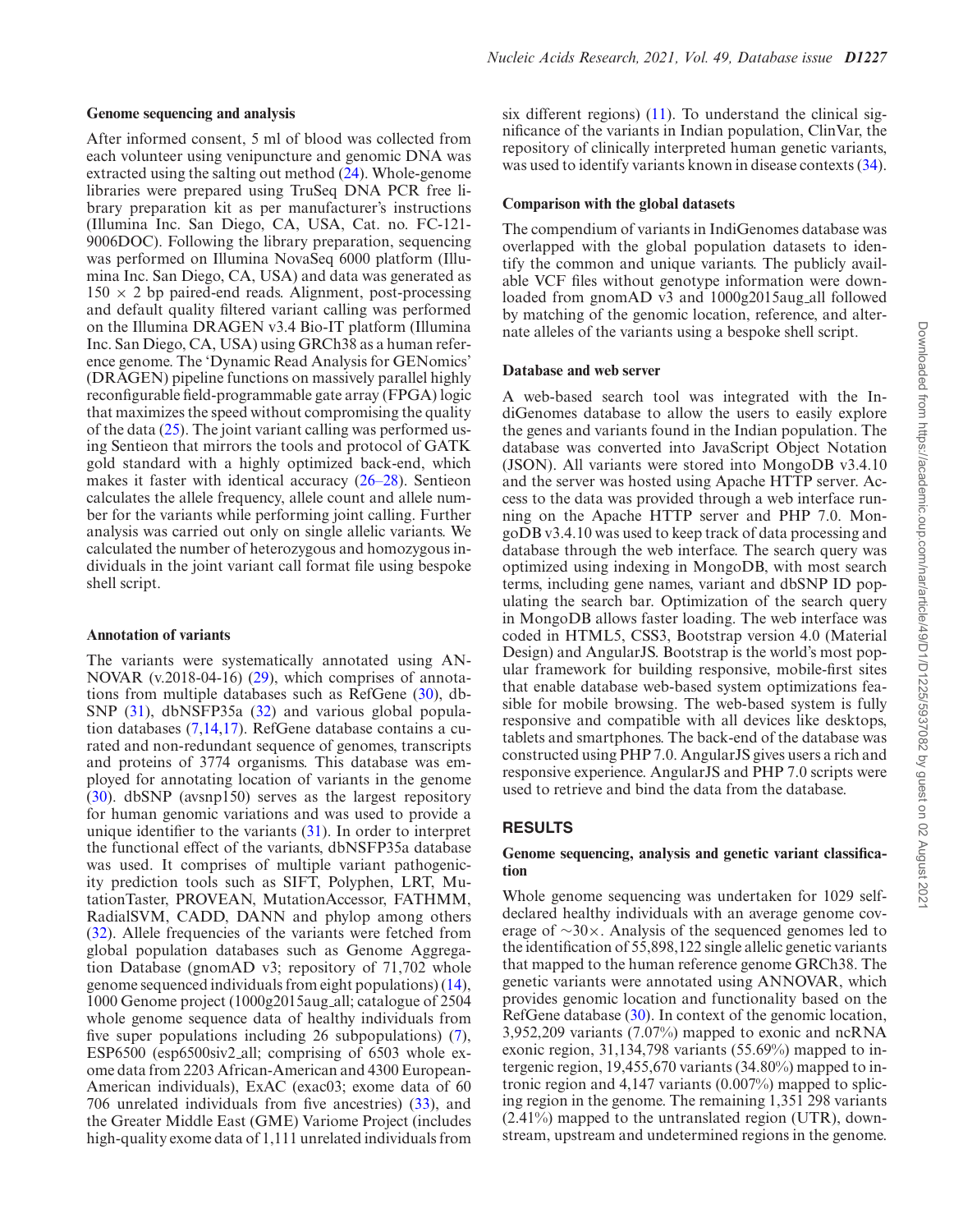

**Figure 1.** Classification of the variants: (**A**) Based on the genomic location; (**B**) Based on type of variant in the exonic region.

The variant classification has been depicted in the pie-chart in Figure 1A.

Further, 497,390 exonic variants were classified on the basis of variant type. There were 287,289 (57.75%) nonsynonymous variants, 182,694 (36.73%) synonymous variants, 9,373 (1.88%) frameshift variants, 7,174 (1.44%) non-frameshift variants, 6,996 stop-gain (1.40%) and 343  $(0.068\%)$  stop-loss variants. The remaining 3,521  $(0.70\%)$ variants were classified under unknown variant type. The classification of exonic variants has been depicted in Figure 1B.

#### **Variant comparison with the global datasets**

We compared the variants of IndiGenomes database with the global population databases gnomAD and 1000 Genomes project. We found 37,249,254 (66.63%) variants in the IndiGenomes common with the gnomAD database and 21,485,966 (38.43%) variants common with the 1000 Genomes project. There were 20,853,355 (37.30%) variants common in all the three databases whereas 18,016,257 (32.23%) variants were unique to only IndiGenomes database. A Venn diagram representing variant numbers in each database is shown in Figure 2.

#### **Database interface and features**

A web-based search tool has been created for querying genes and their variants from IndiGenomes. The home page of the search tool has been made user-friendly and contains the search bar as well as a downloadable user manual. The VCF file containing variants unique to IndiGenomes has been made available for download. The home page also includes the graphical representation of variant number comparison with different datasets, variant classification based on genomic location, and variant type for all the exonic variants.

The search bar option has been designed in such a way that a user can simply enter the query using either the gene name, dbSNP ID or variant ID in the given format as chromosome number-position-reference-alternate or chromosome number:position:reference:alternate. The search by variant (GRCh38) and search by dbSNP ID are case sensitive, while the search by gene name is case insensitive. When a query term is entered in the search bar, the list of all the



**Figure 2.** IndiGenomes variant number comparison with the 1000 Genomes Project and gnomAD.

matching entries from the database will be retrieved. The query search results will be displayed below the example search box in the form of a table, constructed by bootstrap 4 data-tables with the basic information summarized, including gene, chromosome, position, ref, alt, dbSNP ID, gene function and exonic function as shown in Figure 3. The query search can be further customized using the search bar present in the 'Search results' box. Additional detailed annotation information about a specific variant can be obtained by selecting the variant entry. Upon selecting a specific variant from the search results table, a new page will open with all the information about the queried variant. The additional results page contains two panels, as shown in Figure 4.

The left panel of the variant search page consists of three windows. The first window 'Gene' provides the basic information about the variant, i.e. gene name, chromosome number, chromosomal position, reference allele, alternate allele, amino acid change, UCSC variant location (35), OMIM ID (36), dbSNP ID (31), gene function, exonic function, including links to various external resources. The second window 'Clinical Annotations and Linkouts', contains details about the disease condition(s) and clinical significance of the variant as mentioned in the ClinVar database. The third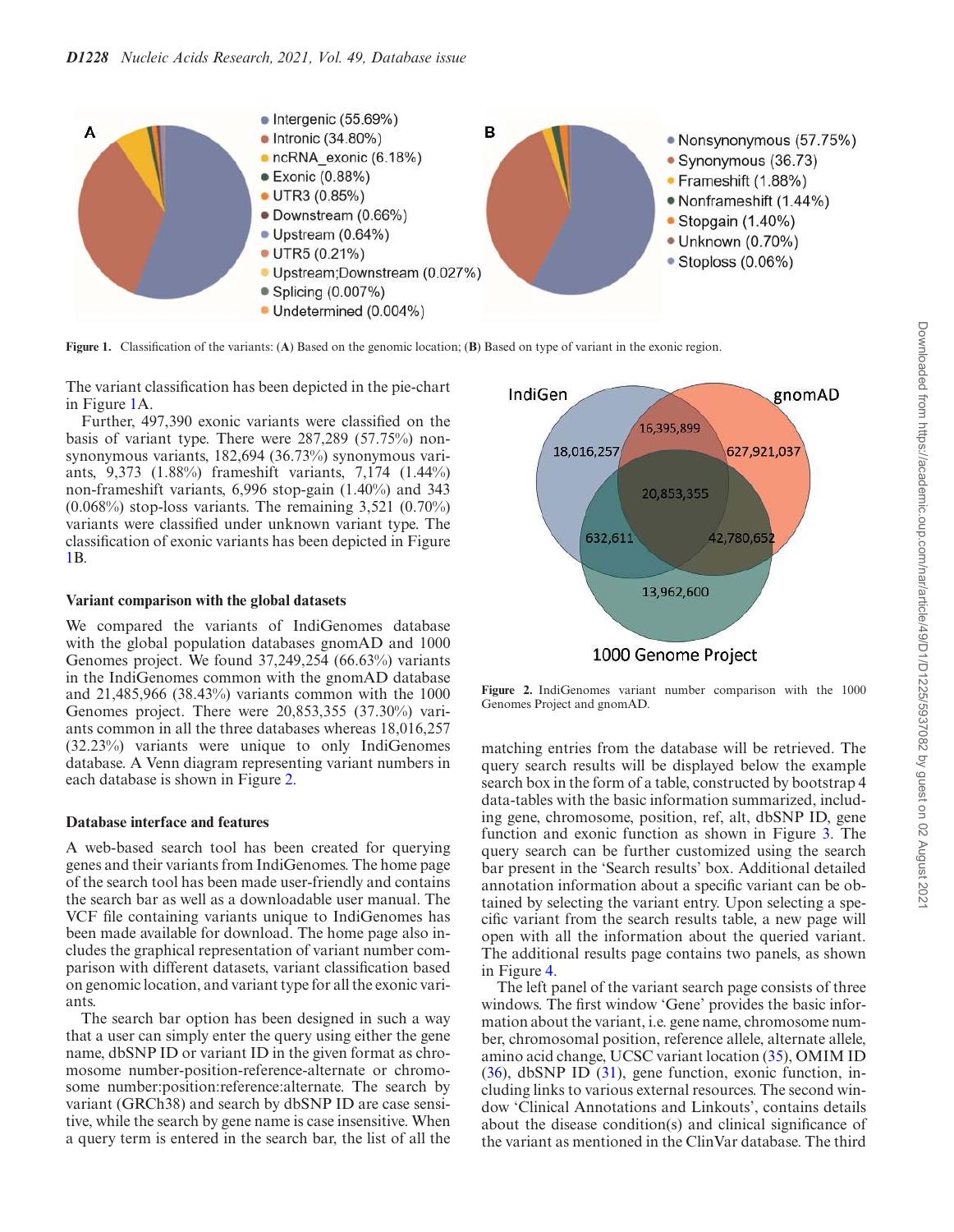|                       |                                 |                                                                                                                                  |                                      |                             | <b>About</b><br>populations have also been integrated. |                                  | The IndiGenomes resource encompasses the genomic data from over 1000 whole genome sequences sequenced from across India as part of the IndiGen programme and<br>represents diverse geographies and ethnicities. The resource provides access to over 55 million genetic variants comprising of single nucleotide variants and indets. The variants are<br>systematically annotated according to the recent Genome Reference Consortium Human Build 38 (GRCh38). Clinically relevant annotations as well as allele trequencies from global |                                                                                                                                                      |
|-----------------------|---------------------------------|----------------------------------------------------------------------------------------------------------------------------------|--------------------------------------|-----------------------------|--------------------------------------------------------|----------------------------------|-------------------------------------------------------------------------------------------------------------------------------------------------------------------------------------------------------------------------------------------------------------------------------------------------------------------------------------------------------------------------------------------------------------------------------------------------------------------------------------------------------------------------------------------|------------------------------------------------------------------------------------------------------------------------------------------------------|
|                       |                                 | w<br>BRCA1                                                                                                                       |                                      |                             |                                                        | a                                |                                                                                                                                                                                                                                                                                                                                                                                                                                                                                                                                           | <b>USER MANUAL</b>                                                                                                                                   |
|                       |                                 |                                                                                                                                  |                                      |                             |                                                        |                                  |                                                                                                                                                                                                                                                                                                                                                                                                                                                                                                                                           |                                                                                                                                                      |
| <b>Example Search</b> |                                 |                                                                                                                                  |                                      |                             |                                                        |                                  |                                                                                                                                                                                                                                                                                                                                                                                                                                                                                                                                           | Variant Number Comparison in Different Datasets                                                                                                      |
| Variant (GRCh38)      |                                 |                                                                                                                                  | chr12-109586107-A-G chr1:1045488:G:A |                             |                                                        |                                  |                                                                                                                                                                                                                                                                                                                                                                                                                                                                                                                                           | IndiGen<br>gnomAD                                                                                                                                    |
| Gene                  |                                 | <b>BRCAT</b>                                                                                                                     | <b>MVK</b><br>HBB                    |                             |                                                        |                                  |                                                                                                                                                                                                                                                                                                                                                                                                                                                                                                                                           | 16.425.899<br>17,986,257<br>627,991,037                                                                                                              |
| dbSNP ID              |                                 |                                                                                                                                  | rs28934857 rs121908147 rs80357374    |                             |                                                        |                                  |                                                                                                                                                                                                                                                                                                                                                                                                                                                                                                                                           | 221, 153, 154                                                                                                                                        |
|                       |                                 |                                                                                                                                  |                                      | ۰                           |                                                        |                                  |                                                                                                                                                                                                                                                                                                                                                                                                                                                                                                                                           |                                                                                                                                                      |
| Search results        |                                 |                                                                                                                                  |                                      |                             |                                                        |                                  |                                                                                                                                                                                                                                                                                                                                                                                                                                                                                                                                           | 632,631<br>42,780,652                                                                                                                                |
| Show s e entries      |                                 |                                                                                                                                  |                                      |                             |                                                        | Search:                          |                                                                                                                                                                                                                                                                                                                                                                                                                                                                                                                                           | 13,962,600                                                                                                                                           |
| Gene #                | 1 Chr ¢                         | $P_{cos}$                                                                                                                        | Ref #                                | Alt @                       | doSNP ID #                                             | Gene Function @                  | Exenic Function *                                                                                                                                                                                                                                                                                                                                                                                                                                                                                                                         | 1000 Genome                                                                                                                                          |
| <b>BRCA1</b>          | shrt?                           | 43074370                                                                                                                         | ¢                                    | II.                         | (\$28807601)                                           | granic                           | nonsynonymous SNV.                                                                                                                                                                                                                                                                                                                                                                                                                                                                                                                        |                                                                                                                                                      |
| BRCA1                 | $d$ <sub>17</sub>               | 43074471                                                                                                                         | c                                    | A                           | ra 1800744                                             | exprug                           | nonsynonymous SNV.                                                                                                                                                                                                                                                                                                                                                                                                                                                                                                                        |                                                                                                                                                      |
| BROA1                 | ghr17                           | 43082453                                                                                                                         | ă.                                   | $\subseteq$                 | rs1000915                                              | sionic                           | synonymous SNV                                                                                                                                                                                                                                                                                                                                                                                                                                                                                                                            | <b>Variant Position</b>                                                                                                                              |
| BRCA1<br>BRCA1        | dtr17<br>$dN+17$                | 43082475<br>43091492                                                                                                             | I.<br>I                              | $\mathbb{C}$<br>$\subseteq$ | 1s876669228<br>1928297689                              | counts<br>exprig                 | nensynonymous SNV<br>nonaynonymous SNV.                                                                                                                                                                                                                                                                                                                                                                                                                                                                                                   | Variant Position                                                                                                                                     |
| Disclaimer:           | Showing 1 to 5 of 1,480 entries |                                                                                                                                  |                                      |                             | Previous                                               | $\overline{2}$<br>$\overline{3}$ | $\frac{4}{3}$<br>5<br>296 Next<br>$\cdots$                                                                                                                                                                                                                                                                                                                                                                                                                                                                                                | downstream<br>exanic<br>Intergenic<br><b>Intronic</b><br>ncRNA_exeric<br>splicing<br><b>Undetermined</b><br>upstream<br>upstream; downstream<br>UTR3 |
| <b>READ MORE</b>      |                                 | This resource is intended for purely research purposes. It should not be used for emergencies or medical or professional advice. |                                      |                             |                                                        |                                  |                                                                                                                                                                                                                                                                                                                                                                                                                                                                                                                                           | Variant Classification<br>Exonic Variant Classification                                                                                              |
|                       |                                 |                                                                                                                                  |                                      |                             |                                                        |                                  |                                                                                                                                                                                                                                                                                                                                                                                                                                                                                                                                           | <b>E hameshit</b><br>nortramestatt<br>stoppain<br><b>Bultionsympus</b>                                                                               |
|                       |                                 |                                                                                                                                  |                                      |                             |                                                        |                                  |                                                                                                                                                                                                                                                                                                                                                                                                                                                                                                                                           | <b>About IndiGen</b><br><b>Contact Us</b>                                                                                                            |

**Figure 3.** Result display for the search query.

window 'Computational prediction and annotation' provides the predictions of pathogenicity of the variant from various tools.

The right panel of the variant search page consists of three windows. The first window 'IndiGenome allele frequency' provides the information about the allele count, allele number, allele frequency as well as number of individuals being heterozygous or homozygous for the variant queried in the IndiGenomes dataset. The second window 'Global allele frequencies' provides the frequency of the variant in various publicly available global population databases that includes 1000 Genomes Project (7), gnomAD (14), GME (11) and Esp6500 (https://evs.gs. washington.edu/EVS/). The third window 'Update on clinical annotations' provides an option to the users to submit a variant for retrieving the variant annotation according to

the American College of Medical Genetics and Genomics or Association of Molecular Pathology (ACMG/AMP) guidelines (37). To obtain this annotation, the user needs to register using email id and contact telephone number. After successful registration, the user will be able to submit variants by logging on to the account using login credentials. Once variant annotation based on automated ACMG/AMP criteria is updated, the user will be notified via email.

#### **DISCUSSION**

It is well documented in literature that the Indian population comprises of multiple endogamous groups. These communities widely practice consanguineous marriage traditions, leading to accumulation of rare deleterious vari-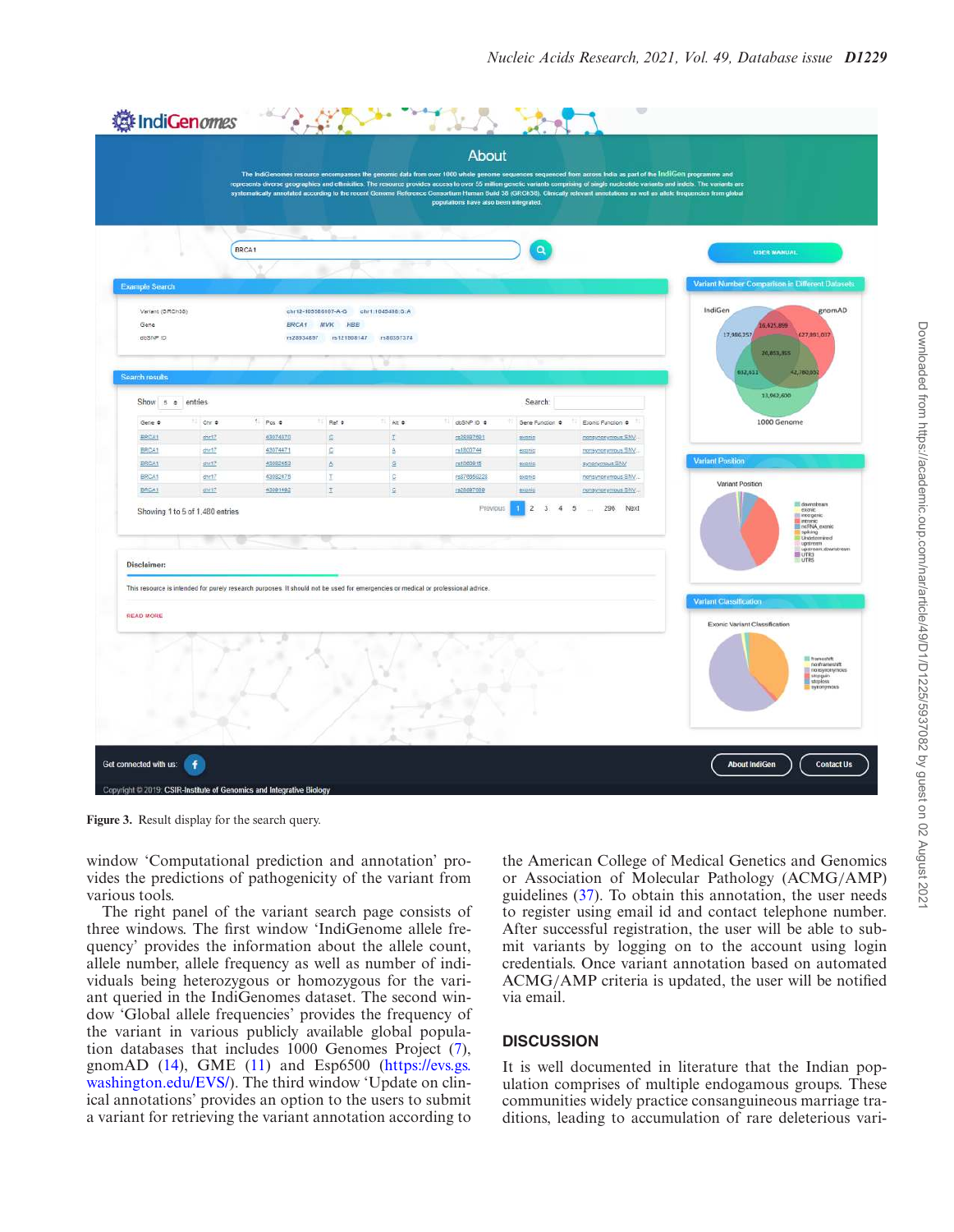| Gene: BRCA1                                                                                                                                              |                                                                                          | IndiGen Allele Frequency         |                                                                                                                                                            |                                  |                          |                |                            |                      |               |                |            |     |
|----------------------------------------------------------------------------------------------------------------------------------------------------------|------------------------------------------------------------------------------------------|----------------------------------|------------------------------------------------------------------------------------------------------------------------------------------------------------|----------------------------------|--------------------------|----------------|----------------------------|----------------------|---------------|----------------|------------|-----|
|                                                                                                                                                          |                                                                                          |                                  |                                                                                                                                                            |                                  |                          |                |                            |                      |               |                |            |     |
| $Chr$ :<br>shell?                                                                                                                                        |                                                                                          |                                  | IndiGen Frequencies                                                                                                                                        |                                  |                          |                |                            |                      |               |                |            |     |
| 43074370<br>Position<br>Ref Allele<br>e.                                                                                                                 |                                                                                          | Alfele Count: 1                  |                                                                                                                                                            |                                  |                          |                |                            |                      |               |                |            |     |
| <b>Alt Allele</b>                                                                                                                                        |                                                                                          |                                  | Alfele Frequency: 0.0005                                                                                                                                   |                                  |                          |                |                            |                      |               |                |            |     |
| AAChange refGene :                                                                                                                                       | BRCA1.NM_007297.exph13.c.G4405A.p.D1400N.B                                               |                                  |                                                                                                                                                            |                                  |                          |                |                            |                      |               |                |            |     |
|                                                                                                                                                          | RCA1:NM_007298:expn13:c C1324A:p D442N,BRC<br>A1:NM_007294:excn14.c.G4030A.p.D1646N.SRCA | Allele Number: 2052              |                                                                                                                                                            |                                  |                          |                |                            |                      |               |                |            |     |
| M_007300:exent5:e G459RA;p.01567N                                                                                                                        | 1.NM_007299.uspn14.p.01324A.p.D442N.BRCA1.N.                                             | Homozygous : 0                   |                                                                                                                                                            |                                  |                          |                |                            |                      |               |                |            |     |
| UCSC.<br>ww.17-43074378-C-T                                                                                                                              |                                                                                          | Heterozygous: 1                  |                                                                                                                                                            |                                  |                          |                |                            |                      |               |                |            |     |
| <b>BRCAT</b><br>DM/M                                                                                                                                     |                                                                                          |                                  |                                                                                                                                                            |                                  |                          |                |                            |                      |               |                |            |     |
| (125897001)<br>dbaNP:                                                                                                                                    |                                                                                          | <b>Global Allele Frequencies</b> |                                                                                                                                                            |                                  |                          |                |                            |                      |               |                |            |     |
| Gene Function:<br>exante<br>Exania Function                                                                                                              |                                                                                          |                                  |                                                                                                                                                            |                                  |                          |                |                            |                      |               |                |            |     |
| nonsynonymous SNV                                                                                                                                        |                                                                                          |                                  |                                                                                                                                                            |                                  |                          |                |                            |                      |               |                |            |     |
|                                                                                                                                                          |                                                                                          | 1000                             | All                                                                                                                                                        | AFR                              | AMR                      | EAS            | 8A <sub>S</sub>            | EUR                  |               |                |            |     |
| Clinical Annotations and Linkosth ~                                                                                                                      |                                                                                          | Genome                           | 0.000199501                                                                                                                                                | $\sim$                           | $\overline{\phantom{a}}$ | ti)            | $-0.001$                   | $\bullet$ G          |               |                |            |     |
| Clinical annotations are based on clinvar version 2019-03-05.                                                                                            |                                                                                          |                                  |                                                                                                                                                            |                                  |                          |                |                            |                      |               |                |            |     |
| Disease condition(s) : Hereditary breast and ovarian cancer                                                                                              |                                                                                          | GAmong                           | All                                                                                                                                                        | AFR                              | AMR                      | EAS            | SAS                        | AMI                  | A5J           | FIN            | <b>NFE</b> | OTH |
| syndrome/Hereditary cancer-predisposing<br>syndrome(@reast-dvanan cancer, familal Tinot                                                                  |                                                                                          |                                  | 0.0001                                                                                                                                                     | ٥                                | $\circ$                  | $\mathbb{O}$ : | $\Omega$                   | O.                   | 0.0000        | o,             | 0.0002     | i0. |
| specified(Bread) and/or ovarian cancer                                                                                                                   |                                                                                          |                                  |                                                                                                                                                            |                                  |                          | AP             |                            |                      | m.            |                |            |     |
| Clinical significance: Benign                                                                                                                            |                                                                                          | CME                              | Äll<br>0.00203                                                                                                                                             | <b>NWA</b><br>$\dot{\mathbb{Q}}$ | <b>NEA</b><br>0.0027.17  | 0.005017       | Incael<br>$\overline{\nu}$ | 3D<br>$\mathfrak{g}$ | $\mathfrak g$ | CA<br>0.003817 |            |     |
|                                                                                                                                                          |                                                                                          |                                  |                                                                                                                                                            |                                  |                          |                |                            |                      |               |                |            |     |
| Computation Prediction and Annotation ~                                                                                                                  |                                                                                          |                                  | 选择                                                                                                                                                         |                                  |                          |                |                            |                      |               |                |            |     |
|                                                                                                                                                          |                                                                                          | Esp6500                          | 0.0002                                                                                                                                                     |                                  |                          |                |                            |                      |               |                |            |     |
| SIFT:                                                                                                                                                    | Tolerated                                                                                |                                  |                                                                                                                                                            |                                  |                          |                |                            |                      |               |                |            |     |
| Polyphan2 HDIV:                                                                                                                                          | Benipt                                                                                   | $+$                              |                                                                                                                                                            |                                  |                          |                |                            |                      |               |                |            | ٠   |
| Polyphen2 HVAR:<br>LRT:                                                                                                                                  | Berign.<br>Neutral                                                                       |                                  |                                                                                                                                                            |                                  |                          |                |                            |                      |               |                |            |     |
| MutationTaster:                                                                                                                                          | Paymorphism                                                                              |                                  | Update on Clinical Annotations                                                                                                                             |                                  |                          |                |                            |                      |               |                |            |     |
| MutationAssesser (                                                                                                                                       | Low                                                                                      |                                  |                                                                                                                                                            |                                  |                          |                |                            |                      |               |                |            |     |
| FATHMM:                                                                                                                                                  | Deleterisce                                                                              |                                  | If you would like to be updated on the classification of the variant as per the ACMG & AMP guidelines, please access and share the phenotypes after login. |                                  |                          |                |                            |                      |               |                |            |     |
| PROVEAN :                                                                                                                                                | $\mathcal{W}$                                                                            | LOGINRECUSTER                    |                                                                                                                                                            |                                  |                          |                |                            |                      |               |                |            |     |
| VEST3 seere :<br>VEST3 rankecore:                                                                                                                        | 0.403                                                                                    |                                  |                                                                                                                                                            |                                  |                          |                |                            |                      |               |                |            |     |
|                                                                                                                                                          | 0.481                                                                                    |                                  |                                                                                                                                                            |                                  |                          |                |                            |                      |               |                |            |     |
|                                                                                                                                                          |                                                                                          |                                  |                                                                                                                                                            |                                  |                          |                |                            |                      |               |                |            |     |
| MetaSVM (<br>MetaLR:                                                                                                                                     | Tolerated                                                                                |                                  |                                                                                                                                                            |                                  |                          |                |                            |                      |               |                |            |     |
|                                                                                                                                                          | Tolerated<br>$\mathbb{D}$                                                                |                                  |                                                                                                                                                            |                                  |                          |                |                            |                      |               |                |            |     |
| $M-CAP$<br><b>REVEL Seere:</b>                                                                                                                           | 0.289                                                                                    |                                  |                                                                                                                                                            |                                  |                          |                |                            |                      |               |                |            |     |
| <b>REVEL rankscore</b> :                                                                                                                                 | $-0.008$                                                                                 |                                  |                                                                                                                                                            |                                  |                          |                |                            |                      |               |                |            |     |
| MutPred seere :                                                                                                                                          | ٠                                                                                        |                                  |                                                                                                                                                            |                                  |                          |                |                            |                      |               |                |            |     |
|                                                                                                                                                          |                                                                                          |                                  |                                                                                                                                                            |                                  |                          |                |                            |                      |               |                |            |     |
|                                                                                                                                                          | 6.250                                                                                    | ٠                                |                                                                                                                                                            |                                  |                          |                |                            |                      |               |                |            |     |
|                                                                                                                                                          | 0.818<br>D.134                                                                           |                                  |                                                                                                                                                            |                                  |                          |                |                            |                      |               |                |            |     |
| MutPred rankscore:<br>CADD:<br><b>DANN score:</b><br><b>DANN</b> rankssere <b>1</b><br>fathmm MKL coding :                                               | $\mathbb{N}$                                                                             |                                  |                                                                                                                                                            |                                  |                          |                |                            |                      |               |                |            |     |
| Eigen coding or nonceding:                                                                                                                               | $\epsilon$                                                                               |                                  |                                                                                                                                                            |                                  |                          |                |                            |                      |               |                |            |     |
| fligen raw :                                                                                                                                             | $-1.434$                                                                                 |                                  |                                                                                                                                                            |                                  |                          |                |                            |                      |               |                |            |     |
| Eigen PO raw :                                                                                                                                           | $-1.453$                                                                                 |                                  |                                                                                                                                                            |                                  |                          |                |                            |                      |               |                |            |     |
| GeneCanyen seere :<br>GenoCanyon score rankscore :                                                                                                       | $\sigma$                                                                                 |                                  |                                                                                                                                                            |                                  |                          |                |                            |                      |               |                |            |     |
|                                                                                                                                                          | 0.05<br>0.732                                                                            |                                  |                                                                                                                                                            |                                  |                          |                |                            |                      |               |                |            |     |
|                                                                                                                                                          | 0.024                                                                                    |                                  |                                                                                                                                                            |                                  |                          |                |                            |                      |               |                |            |     |
|                                                                                                                                                          | $\mathbb{D}$                                                                             |                                  |                                                                                                                                                            |                                  |                          |                |                            |                      |               |                |            |     |
|                                                                                                                                                          | $-2.00$                                                                                  |                                  |                                                                                                                                                            |                                  |                          |                |                            |                      |               |                |            |     |
| integrated fitCons score :<br>integrated fitCons seore rankscore :<br>integrated confidence value :<br><b>GERP++ RS :</b><br><b>GERP++ RS rankscore:</b> | 0.057                                                                                    |                                  |                                                                                                                                                            |                                  |                          |                |                            |                      |               |                |            |     |
| phylaP100way vertekrate:<br><b>LANNYA</b> ARI                                                                                                            | $-0.742$<br>0.040                                                                        |                                  |                                                                                                                                                            |                                  |                          |                |                            |                      |               |                |            |     |
| phyloP20way mammalian :                                                                                                                                  | $-1.595$                                                                                 |                                  |                                                                                                                                                            |                                  |                          |                |                            |                      |               |                |            |     |
| phyloP20way mammalian ranksoore :                                                                                                                        | 0,000                                                                                    |                                  |                                                                                                                                                            |                                  |                          |                |                            |                      |               |                |            |     |
| phantOons100way vertebrate:                                                                                                                              | $\alpha$                                                                                 |                                  |                                                                                                                                                            |                                  |                          |                |                            |                      |               |                |            |     |
| phastCons100way vertebrate rankscore :                                                                                                                   | 0.063                                                                                    |                                  |                                                                                                                                                            |                                  |                          |                |                            |                      |               |                |            |     |
| phastCons20way mammalian:                                                                                                                                | $\mathfrak{D}$                                                                           |                                  |                                                                                                                                                            |                                  |                          |                |                            |                      |               |                |            |     |
| phastCons20way mammalian rankscore :                                                                                                                     | 0.016                                                                                    |                                  |                                                                                                                                                            |                                  |                          |                |                            |                      |               |                |            |     |
| SiPhy 29way log0dds:                                                                                                                                     | 5.121<br>0.141                                                                           |                                  |                                                                                                                                                            |                                  |                          |                |                            |                      |               |                |            |     |
| SiPhy 29way logOdds rankscore :                                                                                                                          |                                                                                          |                                  |                                                                                                                                                            |                                  |                          |                |                            |                      |               |                |            |     |
|                                                                                                                                                          |                                                                                          |                                  |                                                                                                                                                            |                                  |                          |                |                            |                      |               |                |            |     |
|                                                                                                                                                          |                                                                                          |                                  |                                                                                                                                                            |                                  |                          |                |                            |                      |               |                |            |     |
| Disclaimer:                                                                                                                                              |                                                                                          |                                  |                                                                                                                                                            |                                  |                          |                |                            |                      |               |                |            |     |
| This resource is intended for purely research purposes. It should not be used for emergencies or medical or professional advice                          |                                                                                          |                                  |                                                                                                                                                            |                                  |                          |                |                            |                      |               |                |            |     |
|                                                                                                                                                          |                                                                                          |                                  |                                                                                                                                                            |                                  |                          |                |                            |                      |               |                |            |     |
| <b>READ MORE</b>                                                                                                                                         |                                                                                          |                                  |                                                                                                                                                            |                                  |                          |                |                            |                      |               |                |            |     |
|                                                                                                                                                          |                                                                                          |                                  |                                                                                                                                                            |                                  |                          |                |                            |                      |               |                |            |     |
|                                                                                                                                                          |                                                                                          |                                  |                                                                                                                                                            |                                  |                          |                |                            |                      |               |                |            |     |
|                                                                                                                                                          |                                                                                          |                                  |                                                                                                                                                            |                                  |                          |                |                            |                      |               |                |            |     |

**Figure 4.** Left and right panels showing the detailed annotation of the variant.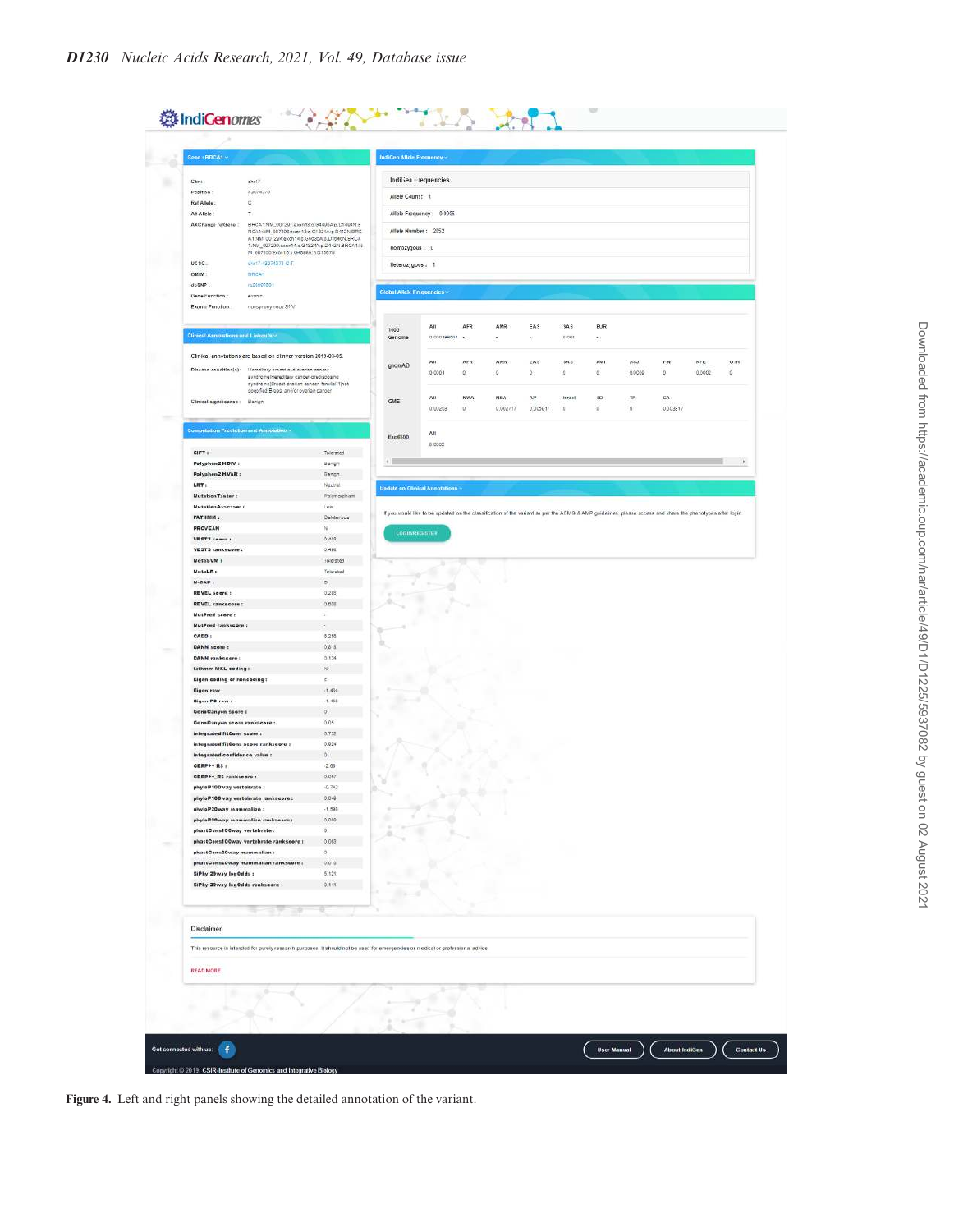ants (38). These rare/unique variations amplify as founder mutations within specific endogamous populations, which in due course translates to population specific genetic diseases. It is estimated that ∼70 million people in India are affected by genetic diseases with about 64 out of 1000 live births carrying disorders such as primary immunodeficiencies, lysosomal storage disorders, mitochondrial diseases, cardiac disorders and muscle-related disorders (5). The government of India is now focusing on effective cataloging of the genomic variants specific for the Indian population so as to create a blueprint for identification of disease epidemiology, population-specific variants and pharmacogenomic markers ultimately leading to the development of effective therapies for treating genetic disorders (https://pib.gov.in/ PressReleseDetailm.aspx?PRID=1605509). In this context, the IndiGen programme aims to create a compendium of genetic variants representing the contemporary Indian population with an objective to classify variants involved in mendelian disorders and improve precision medicine outcomes. The resource can also enable the identification of markers for carrier screening, prevention of adverse events and provide better diagnosis and optimal therapy through

mining data of clinically actionable pharmacogenetic variants. The phased data will allow researchers to build Indianspecific reference genome dataset and efficiently impute haplotype information. The IndiGenomes database includes over 18 million unique variants. This can provide useful insights for clini-

cians and researchers in comprehending genetics not only at the population level but at the individual level. As of 8 August 2020, there are ∼200,000 pageviews on the IndiGenomes web page from users spanning 27 countries. The highest number of searches in the database till date correspond to the genes *ACE2, MVK, BRCA1, AGRN, SCO2, DSP, SIRT2, TRDN, ITGB3, LHB, NDUFB3*, and *SNTA1*. It is intriguing to note that during the COVID-19 pandemic in the year 2020, *ACE2* variants have been widely queried using the database. It has been predicted that *ACE2* variants can potentially alter host susceptibility to SARS-CoV2 virus (39,40). This depicts the utility of such population-scale databases in understanding the genetics of specific genes and variants of human interest in the Indian population. Currently, the IndiGenomes database enables the search of only single-allelic variants. However, we envision addition of multiallelic variations and structural variations in the future updates of the database. To the best of our knowledge, this is the most comprehensive large-scale database of genetic variations specific to the Indian population.

## **DATA AVAILABILITY**

The variants unique to IndiGenomes have been submitted to the NCBI Variation Submission Portal with submission ID: SUB8153462 and also made available for download on the IndiGenomes database website http://clingen.igib.res.in/ indigen/.

## **SUPPLEMENTARY DATA**

Supplementary Data are available at NAR Online.

## **ACKNOWLEDGEMENTS**

Authors acknowledge the volunteers who participated in this study. Authors acknowledge Mukta Poojary for constructive suggestions and Sr. B. Velangini, Principal, St. Pious X Degree & PG College for Women, Hyderabad for encouragement.

# **FUNDING**

Council of Scientific and Industrial Research (CSIR), India [MLP1809, MLP2001]; CSIR fellowship (to A.J., M.K.D., B.J., A.B., S.M., R.Y.); Intel Research Fellowship (to D.S.); UGC fellowship (to V.G., S.G.). Funding for open access charge: Council of Scientific and Industrial Research, India [MLP1809, MLP2001].

*Conflict of interest statement.* None declared.

# **REFERENCES**

- 1. Mastana,S.S. (2014) Unity in diversity: an overview of the genomic anthropology of India. *Ann. Hum. Biol.*, **41**, 287–299.
- 2. Chaubey,G., Metspalu,M., Kivisild,T. and Villems,R. (2007) Peopling of South Asia: investigating the caste-tribe continuum in India. *Bioessays*, **29**, 91–100.
- 3. Kivisild,T., Rootsi,S., Metspalu,M., Mastana,S., Kaldma,K., Parik,J., Metspalu,E., Adojaan,M., Tolk,H.-V., Stepanov,V. *et al.* (2003) The genetic heritage of the earliest settlers persists both in Indian tribal and caste populations. *Am. J. Hum. Genet.*, **72**, 313–332.
- 4. Popejoy,A.B. and Fullerton,S.M. (2016) Genomics is failing on diversity. *Nature*, **538**, 161–164.
- 5. GUaRDIAN Consortium, Sivasubbu,S. and Scaria,V. (2019) Genomics of rare genetic diseases-experiences from India. *Hum. Genomics*, **14**, 52.
- 6. Genome of the Netherlands Consortium (2014) Whole-genome sequence variation, population structure and demographic history of the Dutch population. *Nat. Genet.*, **46**, 818–825.
- 7. 1000 Genomes Project Consortium, Auton,A., Brooks,L.D., Durbin,R.M., Garrison,E.P., Kang,H.M., Korbel,J.O., Marchini,J.L., McCarthy,S., McVean,G.A. *et al.* (2015) A global reference for human genetic variation. *Nature*, **526**, 68–74.
- 8. Gurdasani,D., Carstensen,T., Tekola-Ayele,F., Pagani,L., Tachmazidou,I., Hatzikotoulas,K., Karthikeyan,S., Iles,L., Pollard,M.O., Choudhury,A. *et al.* (2015) The African Genome Variation Project shapes medical genetics in Africa. *Nature*, **517**, 327–332.
- 9. Mallick,S., Li,H., Lipson,M., Mathieson,I., Gymrek,M., Racimo,F., Zhao,M., Chennagiri,N., Nordenfelt,S., Tandon,A. *et al.* (2016) The Simons Genome Diversity Project: 300 genomes from 142 diverse populations. *Nature*, **538**, 201–206.
- 10. Nagasaki,M., Yasuda,J., Katsuoka,F., Nariai,N., Kojima,K., Kawai,Y., Yamaguchi-Kabata,Y., Yokozawa,J., Danjoh,I., Saito,S. *et al.* (2015) Rare variant discovery by deep whole-genome sequencing of 1, 070 Japanese individuals. *Nat. Commun.*, **6**, 8018.
- 11. Scott,E.M., Halees,A., Itan,Y., Spencer,E.G., He,Y., Azab,M.A., Gabriel,S.B., Belkadi,A., Boisson,B., Abel,L. *et al.* (2016) Characterization of Greater Middle Eastern genetic variation for enhanced disease gene discovery. *Nat. Genet.*, **48**, 1071–1076.
- 12. Fakhro,K.A., Staudt,M.R., Ramstetter,M.D., Robay,A., Malek,J.A., Badii,R., Al-Marri,A.A.-N., Abi Khalil,C., Al-Shakaki,A., Chidiac,O. *et al.* (2016) The Qatar genome: a population-specific tool for precision medicine in the Middle East. *Hum Genome Var*, **3**, 16016.
- 13. Lek,M., Karczewski,K.J., Minikel,E.V., Samocha,K.E., Banks,E., Fennell,T., O'Donnell-Luria,A.H., Ware,J.S., Hill,A.J., Cummings,B.B. *et al.* (2016) Analysis of protein-coding genetic variation in 60,706 humans. *Nature*, **536**, 285–291.
- 14. Karczewski,K.J., Francioli,L.C., Tiao,G., Cummings,B.B., Alfoldi,J., ¨ Wang,Q., Collins,R.L., Laricchia,K.M., Ganna,A., Birnbaum,D.P. *et al.* (2020) The mutational constraint spectrum quantified from variation in 141, 456 humans. *Nature*, **581**, 434–443.